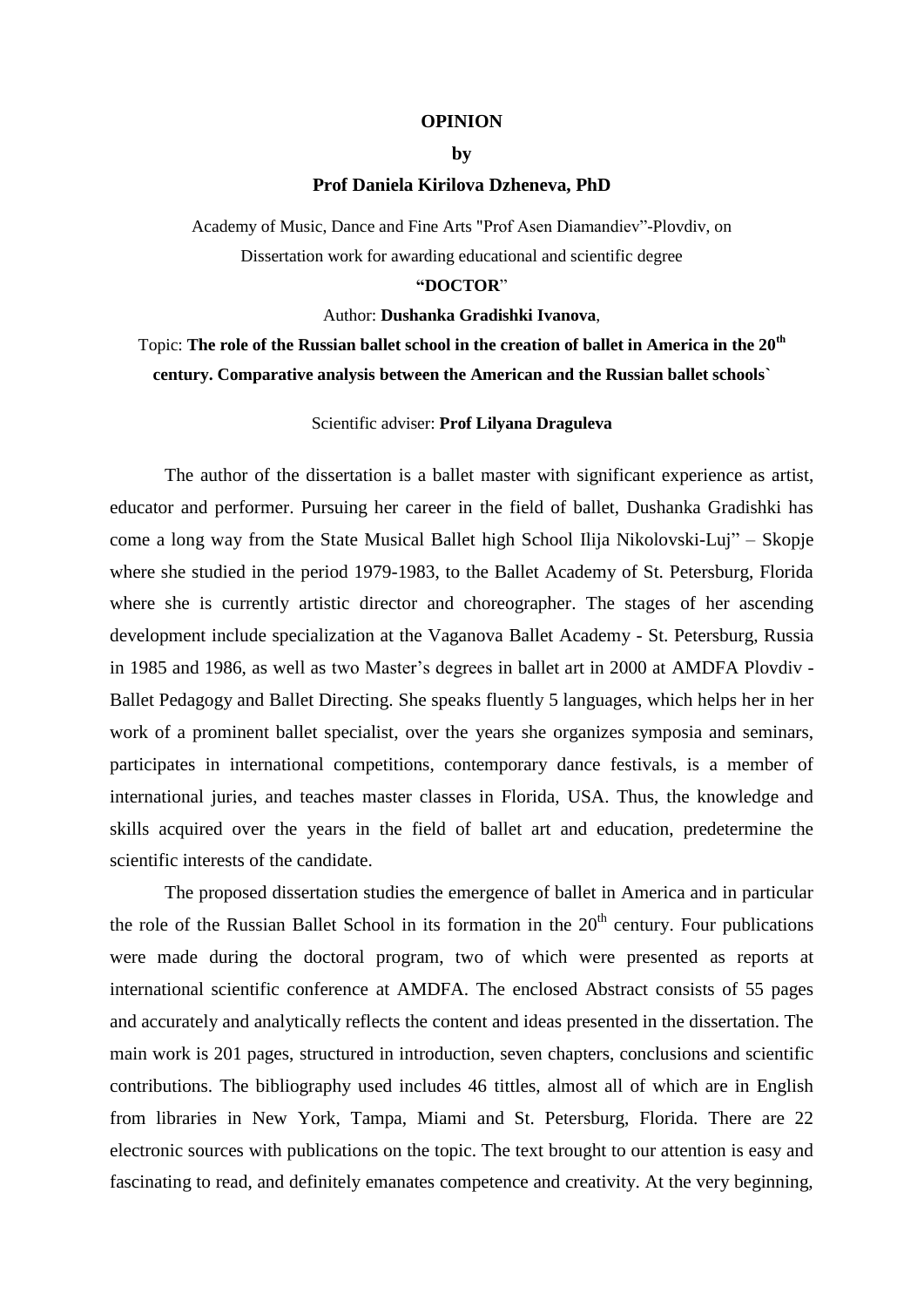the candidate summarizes the message: "*There were countless questions, but no answers. The missing pieces of the puzzle had to be found and put in their place*". The introduction presents the objective and the tasks, but does not specify the research methods used in the doctoral dissertation. The following is an overview of research on the subject. After the introduction there is an overview of the researches done on the topic. Chapter one discusses the role of dance as a social phenomenon in America in the seventeenth and eighteenth centuries. Chapter two gradually moves to the first performances of dance artists in America, it examines their origin and work. Chapter three enters the  $19<sup>th</sup>$  century and the first ballet performances influenced by Fanny Elssler. Next is chapter four, which discusses the pursuit of new dance forms, product of American culture: Loie Fuller, Maud Allan, Isadora Duncan, Ruth Saint-Denis, Ted Shawn, and his male dancers. The author discusses in details the career of Martha Graham, and the characteristic styles for each of them. She ends with the conclusion that: "*In fact, ballet failed to win supporters in the United States until the early*  20<sup>th</sup> century". Chapters five and six are dedicated to the origins of ballet in America and its development under Russian influence. The contribution of Anna Pavlova, Mikhail Mordkin, especially Sergei Diaghilev and Mikhail Fokine is studied. The author analyses emblematic works from the age of the "American Renaissance", as this period of upheaval for the ballet is called. The last chapter is a comparative analysis of the Russian and the American ballet schools. The conclusion is definitely meaningful and offers solid arguments about the role of the Russian ballet in the creation and development of classical ballet in the United States. Unfortunately, these conclusions are not presented individually, but are combined with the contributions. The table of content is left for the end and has no page numbers, which makes it difficult to work with it.

The structure and the exposition of the text create an impression more of a fiction than of a scientific dissertation, but the work is informative, and achieves definite scientific contributions. The chosen topic provokes interest by asking relevant questions and drawing useful conclusions about the comparative analysis between the Russian and the American ballet schools. The doctoral student knows the problem "from within", having studied and specialized in the methodology of the Russian school, she has been teaching and creating ballet in the USA for almost 20 years. It is obvious that in addition to the rich review of the scientific literature on the subject, she offers original conclusions and contributions to the main objective of the dissertation – to study the development of ballet in America.

In conclusion, I will emphasize that the presented thorough research presented in the dissertation "The role of the Russian ballet school in the creation of ballet in America in the